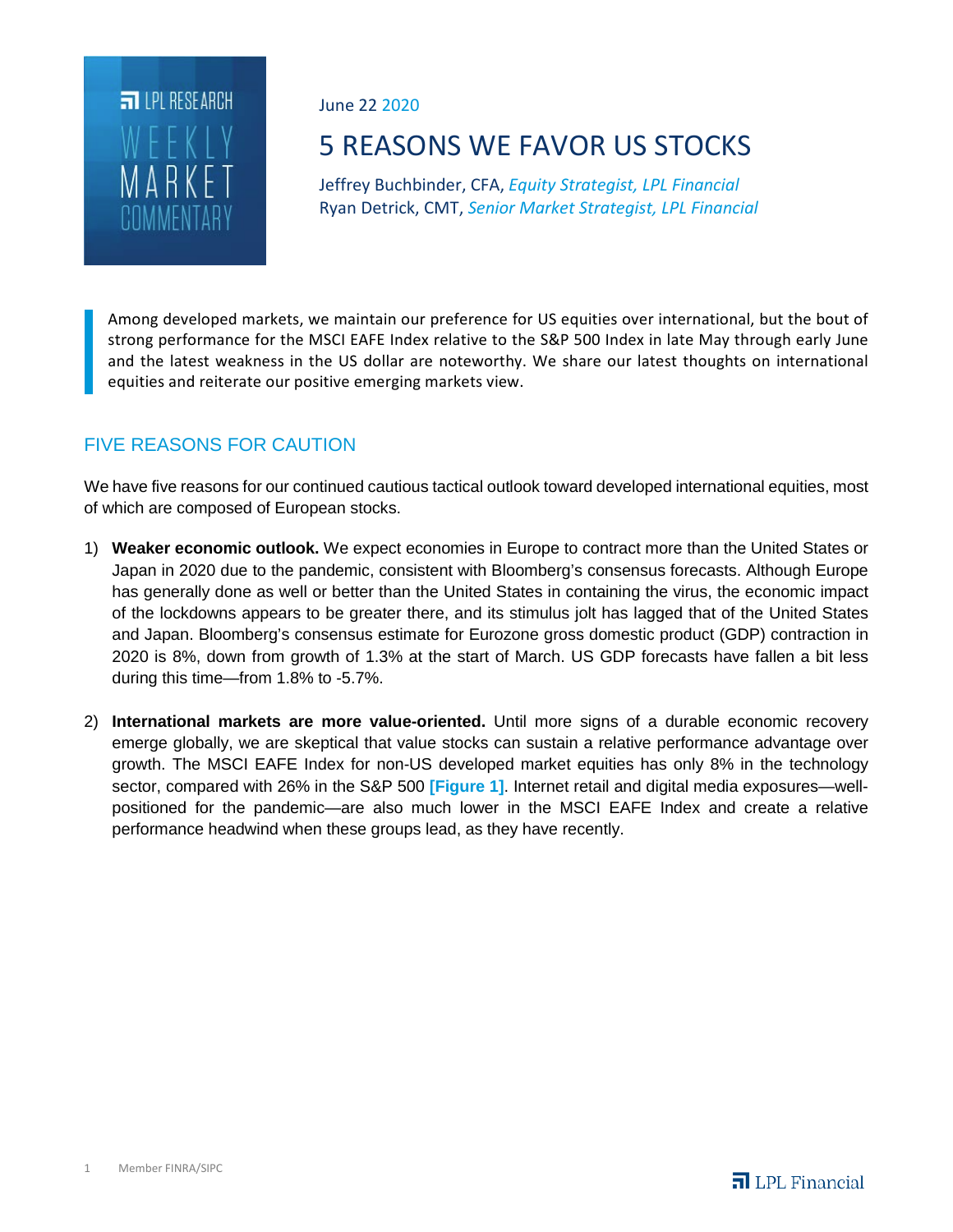#### INTERNATIONAL BENCHMARK HAS FAR LESS TECH AND INTERNET

|                               | <b>S&amp;P 500 Weight (%)</b> | <b>MSCI EAFE Weight (%)</b> | <b>Difference</b> |                                                                                                                                         |
|-------------------------------|-------------------------------|-----------------------------|-------------------|-----------------------------------------------------------------------------------------------------------------------------------------|
| <b>Information Technology</b> | 26.8                          | 8.2                         | 18.6              | Communication<br>Services includes a 5.6%<br>weight in digital media for<br>the S&P 500, compared to<br>0.3% for the MSCI EAFE          |
| <b>Communication Services</b> | 10.9                          | 5.4                         | 5.5               |                                                                                                                                         |
| <b>Health Care</b>            | 14.5                          | 14.5                        | $-0.0$            |                                                                                                                                         |
| <b>Real Estate</b>            | 2.9                           | 3.3                         | $-0.4$            |                                                                                                                                         |
| Energy                        | 2.9                           | 3.5                         | $-0.6$            | <b>Consumer Discretionary</b><br>includes a 4.7% weight in<br>internet retail for the S&P<br>500, compared to 0.8% for<br>the MSCI EAFE |
| <b>Consumer Discretionary</b> | 10.8                          | 11.4                        | $-0.6$            |                                                                                                                                         |
| Utilities                     | 3.1                           | 4.0                         | $-0.8$            |                                                                                                                                         |
| Materials                     | 2.5                           | 7.2                         | $-4.7$            |                                                                                                                                         |
| <b>Consumer Staples</b>       | 7.0                           | 12.1                        | $-5.1$            |                                                                                                                                         |
| Financials                    | 10.5                          | 16.0                        | -5.5              |                                                                                                                                         |
| Industrials                   | 8.1                           | 14.5                        | $-6.4$            |                                                                                                                                         |

Source: LPL Research, FactSet 06/18/20

- 3) **Performance continues to disappoint.** International equities have been unable to sustain relative outperformance compared with the United States for much of the past 10 years. Until the MSCI EAFE Index can sustain strength for more than just a month here or there, we are likely to remain cautious.
- 4) **Valuations are not good short-term timing tools.** International stocks have not received much help from low valuations in recent years. Valuations generally don't tell us much about the next year or two, so we would need more reasons to re-allocate from US equities to international. That said, lower valuations have correlated well with long-term returns historically, suggesting strategic investors who are in it for the long haul may benefit from these allocations.
- 5) **Structural concerns.** Post-crisis, deficits, and populism may continue to weigh on investor sentiment, consumer spending, and capital investment for the Eurozone. We are encouraged by the recent movement toward a coordinated fiscal response to COVID-19, but once this fire is put out, more coordination will be needed to drive better returns across Europe.

### POSSIBLE UPSIDE CATALYSTS

We see several potential paths for upside to international developed equities:

- 1) **Coordinated global growth recovery.** Once the virus is well contained, we may see global equity market correlations increase and the rising tide lift all boats. Europe is a big exporter to China—though there are tensions there, too—and the United States would benefit from a strong global recovery. In this scenario, we would expect value stocks to keep pace with or possibly outpace growth stocks, which would help international equities.
- 2) **Japan could surprise.** Bloomberg's consensus forecast for Japan's GDP contraction in 2020 is -4.9%, less of a decline than in Europe or the United States, and supported by a very aggressive stimulus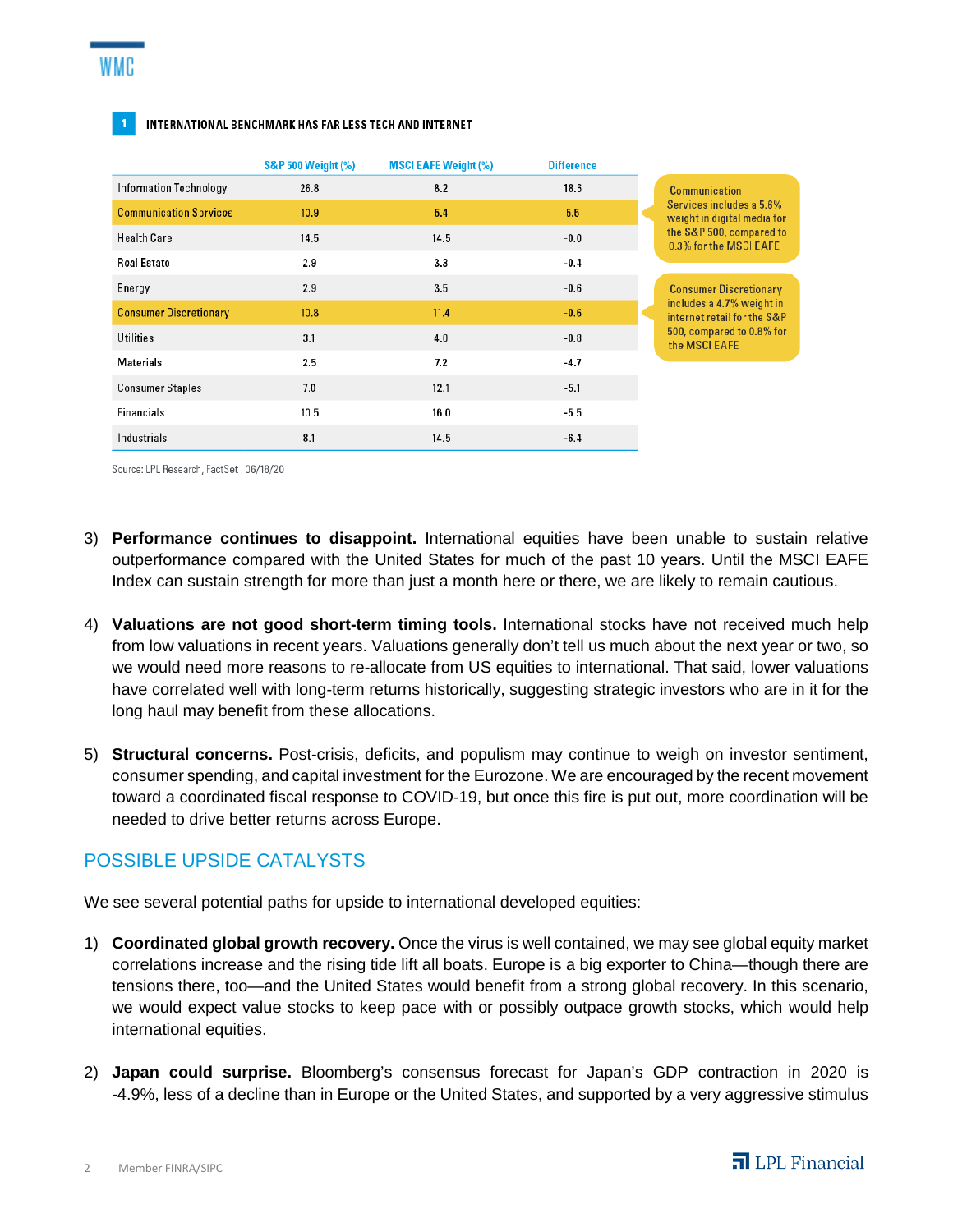

response. In fact, the latest policy proposal could bring Japan's fiscal policy boost to 40% of its GDP, more than double what the United States will likely end up with, even after the next potential package. Japan has also done a good job containing the virus in general.

3) **Further US dollar weakness.** We expect the trade and budget deficits in the United States to put downward pressure on the US dollar, which may prop up international investment returns. The Bloomberg US Dollar Index has slid 6% since the S&P 500 bottomed on March 23 and the safe-haven trade began to reverse.

### EMERGING MARKETS APPEAR BETTER POSITIONED

China has led the way out of the global crisis in terms of containing the virus and reopening its economy, which in theory would position emerging market (EM) equites for strong performance. But that has not been the case so far as emerging market stocks, represented by the MSCI EM Index, have underperformed the S&P 500 in 2020 by 7 percentage points after lagging significantly over the past decade. We still like the potential for EM based on a stronger economic growth outlook, a smaller expected earnings decline, and, as with developed international, the potential for a weaker dollar, but we understand investor skepticism and would suggest keeping EM allocations relatively modest.

We favor Asia over Latin America due to a stronger growth outlook, more attractive sector positioning, and less dependence on commodity exports. We also recommend active EM investing over passive to enhance opportunities to find companies with strong corporate governance practices and capitalize on dispersion across the asset class.

Our primary concerns besides the relative performance struggles in recent years are: 1) increasing US-China tensions, 2) emerging market's difficulty converting economic growth into profits and shareholder value, 3) political instability in several countries, and 4) Brazil's inability to contain COVID-19.

### **CONCLUSION**

We find the opportunities in the US market more attractive than developed international when we look out over the next 12 to 18 months. To get more interested in shifting equities from the United States to developed international markets, we would like to see improved relative performance, more evidence of a durable global economic recovery, and increased investor demand for value stocks. For investors looking for more international diversification, we would suggest EM or possibly Japan. For long-term investors, we remain comfortable with meaningful allocations to developed international equities.